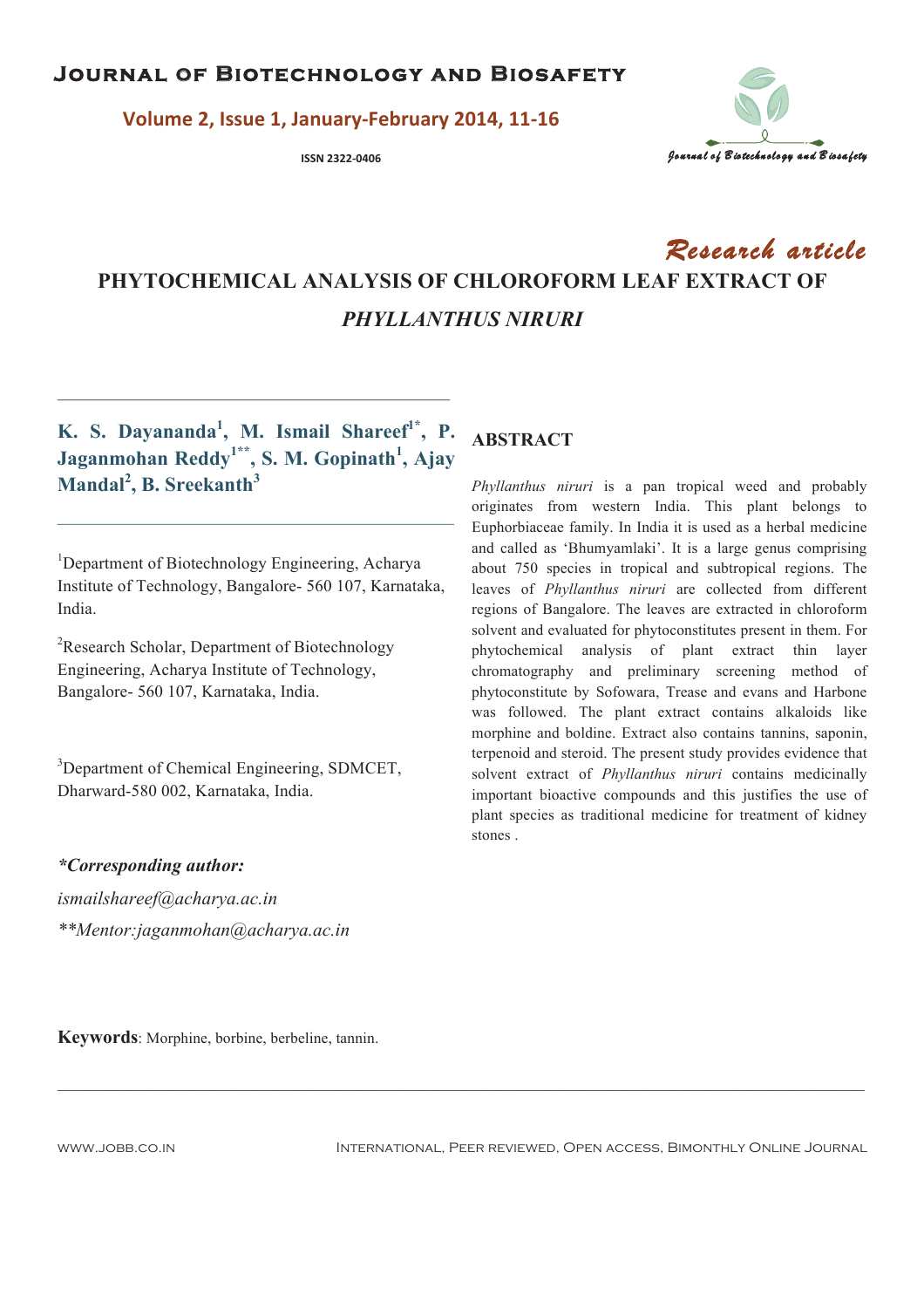**Yolume 2, Issue 1, January-February 2014, 11-16** 



#### **INTRODUCTION**

India has one of the oldest, richest and most diverse cultural traditions associated with the use of medicinal plants. This knowledge is accessible from thousands of medical texts and manuscripts. This traditional knowledge forms the codified system s of medicine and exists in the forms of Ayurveda, Unani, Siddha and Swa-riga (Tibetan) systems of medicine (**PerumalSamy R. & GopalaKrishnakone P. 2007**). The flora and fauna are used for medicinal purposes and they have important cultural roles and as well as vital roles in forest ecology, such as pollination, seed predation and dispersal, seed germination, herbivory and predation on potential pest species.

Ethnomedicinal study deals with the study of traditional medicines. Since ancient times mankind has been using herbal plants, organic materials as well as materials from the sea, rivers etc. for its betterment. These substances have been used as food, medicine etc. Amongst them, the substances having medicinal value have been extensively used for treating various disease conditions. Herbs being easily available to human beings, have been explored to the maximum for their medicinal properties. Various parts of the plants like roots, leaves, bark, exudates etc. are used as per medicinal properties (**Victor Njoku O. and Chidi Obi. 2009).** 

*Phyllanthus niruri* is a widespread tropical plant commonly found in coastal areas, best known by the common names stonebreaker or seed-under-leaf. It is a relative of the spurges, belonging to the Phyllanthus genus of Family Phyllanthaceae.In India it is used as a herbal medicine and called 'Bhumyamlaki'. It is a large genus comprising about 750 species in tropical and subtropical region.. Hence, we have made an attempt on phytochemical analysis of leaf extract which was followed by thin layer chromatography **(Ismaila Y. Sudi** *et al.,* **2011**)

#### **MATERIALS AND METHODS**

**Collection of plant:** Fresh plant leaves of *Phyllanthus niruri* were collected from different region of Bangalore.The leaves were washed thoroughly with normal tap water followed by sterile distilled water. Then leaves were dried under shaded condition at room temperature. Leaves were crushed to powder using grinding machine. Powder were stored at  $4^{\circ}$ C in tight air container bottle (**Alagesaboopathi C. and Sivakumar R. 2011).** 

**Sample preparation for phytochemical screening:** 50 gm powdered sample was weighed and taken separately. The powder was moisten with ammonia and evaporated to dryness (**Ismaila Y. Sudi** *et al.,* **2011**). Dried sample was extracted with chloroform and filtered. After filteration, extract the chloroform layer with 10% sulfuric acid using separating funnel. and separate aqueous layer adjust with pH 8 with ammonia ; after adjusting pH extract this solution with chloroform which organic extract obtained were evaporate to concentrate by kept open room temperature. However Aqueous extraction was evaporated to dryness by heating in waterbath to obtain semi solid mass. Dried extract was stored in refrigerator for their future use in pH.

**Phytochemical screening: (Ismaila Y. Sudi** *et al.,* **2011)**  Chemical tests were carried out using aqueous extract to identify various constitutes using standard methods of Sofowara, Trease and evans and Harbone.

**Test for Alkaloid:** 3 ml aqueous extract was stirred with 3 ml of 1% HCl on steam bath. Mayer and Wagner's reagent was than added to mixture. Turbidity of the resulting precipitate was taken as an evidence for the presence of alkaloid.

**Test for Tannins:** About 2ml of the aqueous extract was stirred with 2ml of distilled water and few drops of FeCl<sub>3</sub> Solution were added. Formation of green precipitate was indication of presence of tannins.

**Test for Saponins:** 5 ml of aqueous extract was shaken vigorously with 5 ml of distilled water in a test tube and warmed. The formation of stable foam was taken as an indication of the presence of saponins.

**Test for Phlobatannins:** About 2 ml of aqueous extract was added to 2 ml of 1% HCl and the mixture was boiled. Deposition of a red precipitate was taken as an evidence for the presence of phlobatannins.

**Test for Flavonoids:** To 1 ml of aqueous extract, 1 ml of 10% lead acetate solution was added. The formation of a yellow precipitate was taken as a positive test for flavonoids.

**Test for Terpenoids:** 2 ml of the organic extract was dissolved in 2 ml of chloroform and evaporated to dryness. 2 ml of concentrated sulphuric acid was then added and heated for about 2 min. Development of a greyish colour indicates the presence of terpenoids.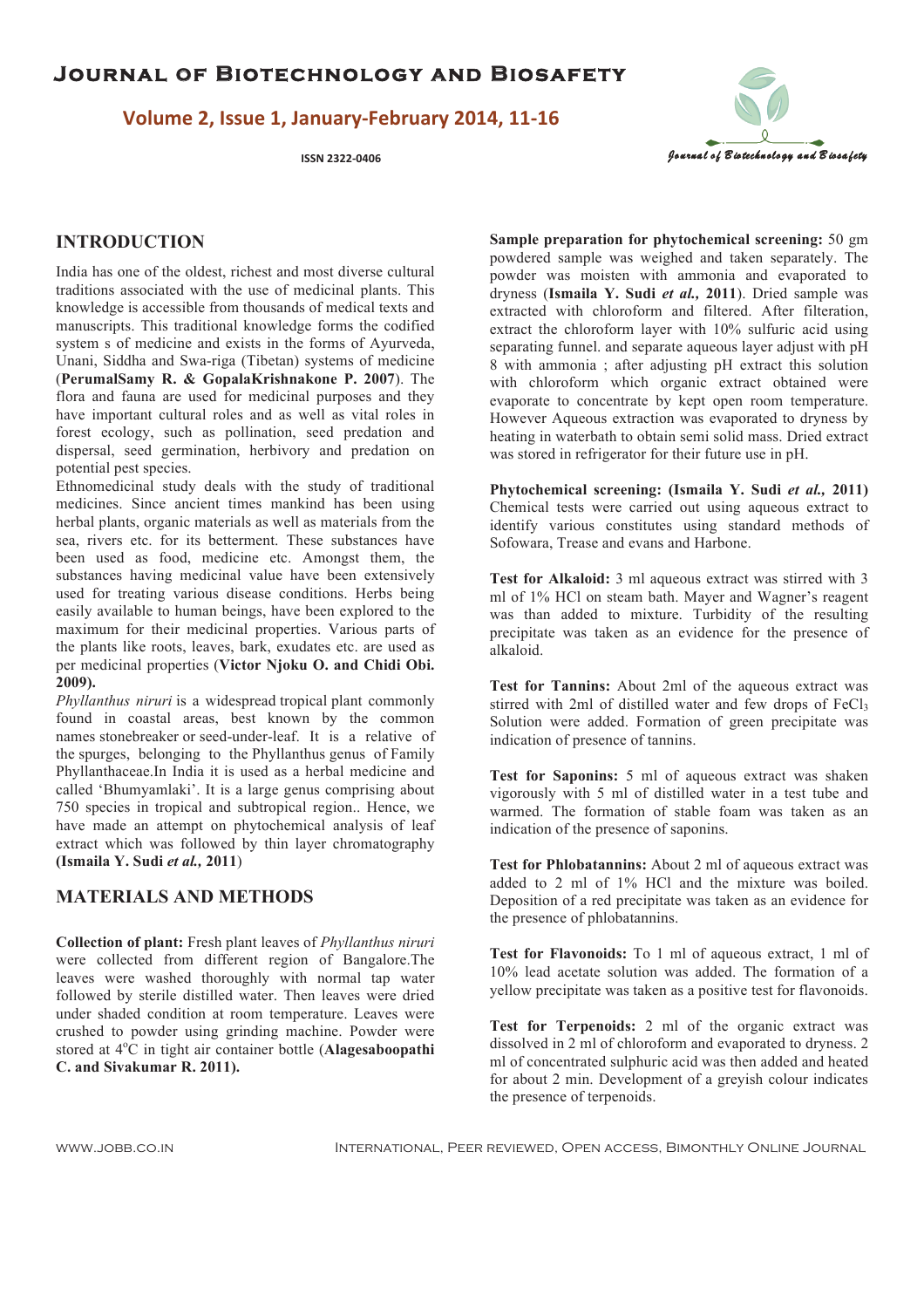**Yolume 2, Issue 1, January-February 2014, 11-16** 



**Tests for glycosides: Liebermann's test:** 2 ml of the organic extract was dissolved in 2 ml of chloroform and then 2 ml of acetic acid was added in it. The solution was cooled well in ice. Sulphuric acid was then added carefully. A colour change from violet to blue to green indicates the presence of a steroidal nucleus (that is, a glycone portion of glycoside).

**Tests for steroids:** A red colour produced in the lower chloroform layer when 2ml of organic extract was dissolved in 2ml of chloroform and 2ml concentrated sulphuric acid was added in it, indicates the presence of steroids, ii. Development of a greenish colour when 2ml of the organic extract was dissolved in 2ml of chloroform and treated with sulphuric and acetic acid indicates the presence of steroids.

**Determination of constitute by HPTLC:** For HPTLC different HPTLC plate were used. Plates with aluminum support silica gel 60F254, 10X100 cm (merck) were cut with ordinary household scissors. Plate markings were made with soft pensil (*Regier DA et al., 1990*). Silica gel plate preparation plate impregnated by dipping into 4 % solution of sodium acetate in methanol – water 3:2 for 5s followed by drying at room temperature for 1 hr and spot the ytochemical analysis. sample using Bandwise with Linomat 5 (camag, muttez; Switzerland) spray on automated instrument for HPTLC. Applied sample band length 8mm 4 track, track distance 15mm, distance from lower edge 15mm; application volume 1-20µl of sample at 4 track. camag twin through chamber with Toluene-chloroformethanol 4:4:1 after 20min pre-saturation with mobile phase for development were used. The four development over 62.9 mm with intermediate drying after the run plate were dried and heated at  $110^{\circ}$ C for 1hr for detection of active compound. The camag TLC Scanner 3 controlled by win CATS software was used for densitometry analysis. For this densitometry analysis observed Absorption measurement at 254,366 and 540nm with TLC Scanner 3 controlled by win CATS software.

**Determination of constitutes by TLC:** For TLC analysis Plate with aluminum support silica gel 60F254, 10X10 cm(merck) were cut with ordinary household scissors. plate markings were made with soft pensil (**Sheldon 1996**). Silica gel plate preparation plate impregnated by dipping into 4 % solution of sodium acetate in methanol – water 3:2 for 5s followed by drying at room temperature for 1hr .Glass capillaries were used to spot the sample for TLC applied sample volume 1µl of sample by using capillary at distance of 1 cm at 3 track. In the twin trough chamber with Tolueneethyl acetate-diethyl amine 7:2:1 after pre-saturation with mobile phase for 20 min for development were used. Three developments over intermediate drying. After the run plates are dried and sprayed Dragndorff reagent at room temp for 10- 15min for detection of active compound.

#### **RESULT AND DISCUSSION**

The results confirm the presence of constituents which are known to exhibit medicinal as well as physiological activities3. The phytochemical characteristics of the leaf extract of *Phyllanthus niruri* investigated are summarized in table-1. The results reveal the presence of medicinally active constituents like tannins, Alkaloid, terpenoids, steroids and saponins in the leaves of *Phyllanthus niruri*. While Flavonoids, Phlobatannins, Glycosides were absent in this plants. Alkaloids, astragalin, brevifolin, carboxylic acids, corilagin, cymene, ellagicacid,ellagitannins, gallocatechins, geraniin, hypophyllanthin, lignans, lintetralins, lupeols, methyl salicylate,niranthin, nirtetralin, niruretin, nirurin, nirurin, nirurine, niruriside, norsecurinines, phyllanthin, nirurine, niruriside, norsecurinines, phyllanthine,phyllanthenol, phyllochrysine, phyltetralin, repandusinic acids, quercetin, quercetol, quercitrin, rutin,saponins, triacontanal, tricontanol.

Determination of constitutes by HPTLC summarized in figure1 b,c and d showed that under 256nm and 366nm only chlorophyll was observed while after 1hr at  $110^{\circ}$ C treatment under 540nm a orange brown band was observed which indicated presence of alkaloid. Determination of constitute by TLC summarized in figure 1. showed that after drying spray with dragndorff reagent for 10-15min a brown band was observed which indicated presence of alkaloid.

The alkaloids contained in plants are used in medicine as stone breaker. The presence of saponins in plants have been reported to be responsible for the tonic and stimulating activities observed in Chinese and Japanese medical herbs5. The results obtained in this study thus suggest that the identified phytochemical compounds may be the bioactive constituents responsible for the efficacy of the leaves of the plants studied. Its root, leaves, fruits, milky juice, and whole plants are used as medicine. According to Ayurvedic system of medicine it is considered acrid, cooling , alexipharmic and useful in thirst, bronchitis, leprosy, anemia, urinary discharge, anuria, biliousness, asthma, for hiccups, and as a diuretic. According to Unani system of medicine herb is stomachic and good for sores and useful in chronic dysentery. Fruits useful for tubercular ulcers, wounds, sores, scabies and ring worm 12. The fresh root is believed to be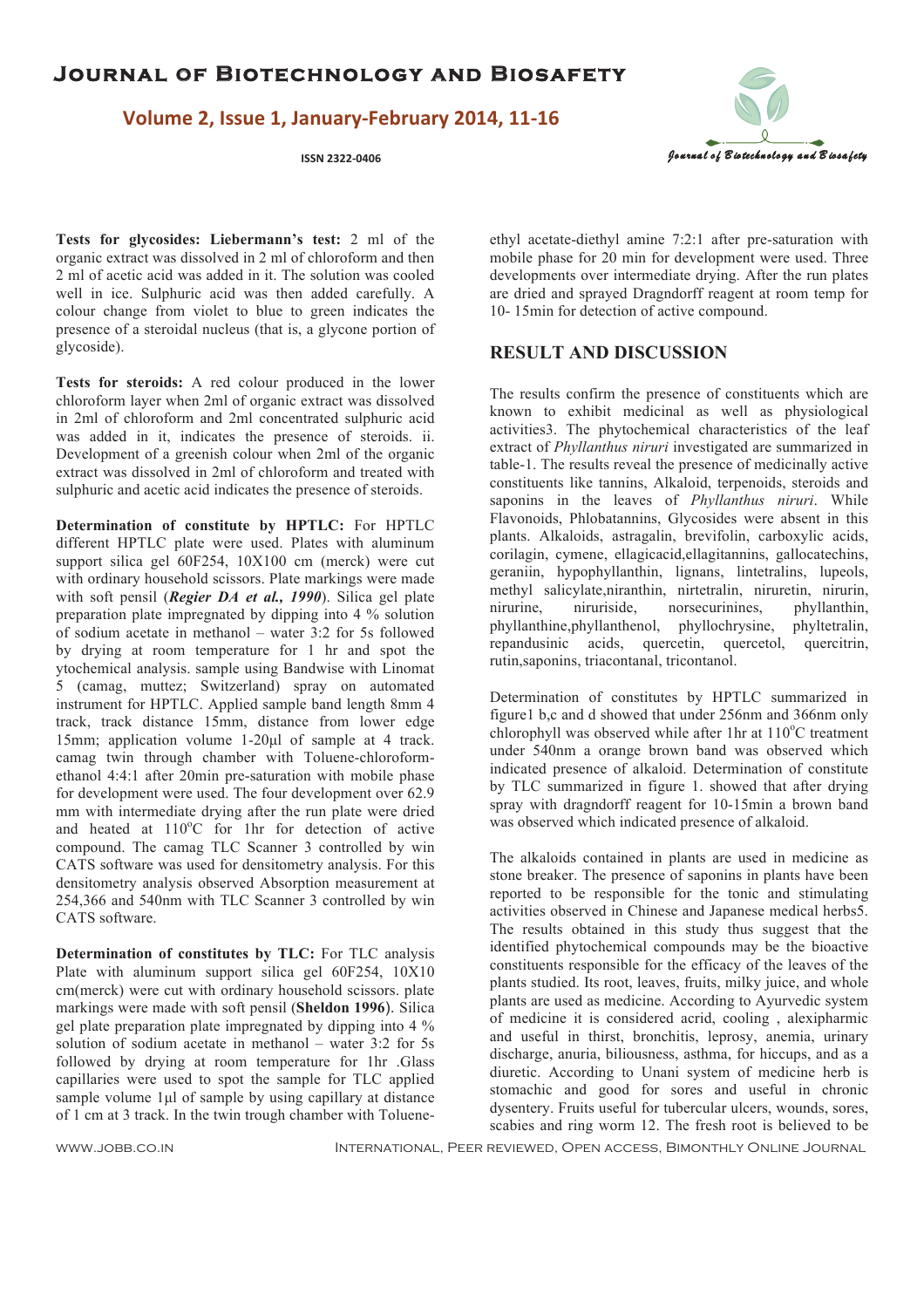### **Yolume 2, Issue 1, January-February 2014, 11-16**



an excellent remedy for jaundice. A poultice of the leaves with salt cures scabby affection and without salt applied on bruise and wounds. The milky juice is a good application to offensive sores. The bark yields a bitter principle phyllanthin. The infusion of the root and leaves is a good tonic and diuretic when taken cold in repeated doses. In different parts of India, specially, in Karnataka state, there is a rich traditional medicinal tradition concerning this weed.In many parts of India, it is commonly used for the treatment of snake bite. The active compounds phyllanthin and hypophyllanthin have been isolated from leaves. Recently, lignansniranthin, nirtetralin, and phyltetralin have been isolated from leaves. It is a major component of many popular liver tonics in India including Liv.-52.

Fresh juice and powder of dried plant are used most frequently in Ayurvedic preparations. The plant is used as a fish poison. In many parts of India specially in deserts, the roots mixed with Commiphoramukul are given to camels to cure indigestion. The presence of some of these compounds have also been confirmed to have antimicrobial activity. Hence it could be inferred that the plant extracts could be a source for the industrial manufacture of drugs useful in the chemotherapy of some microbial infection.

| <b>Chemical Constitutent</b> | leaf extract of Phyllanthus niruri |
|------------------------------|------------------------------------|
| Alkaloid                     | Present                            |
| <b>Tannins</b>               | Present                            |
| Saponins                     | Present                            |
| Phlobatannins                | Absent                             |
| Flavanoid                    | Absent                             |
| Terpenoid                    | Present                            |
| Glycosides                   | Absent                             |
| Steroid                      | Present                            |

#### **Table 1: Phytochemical constitute of the leaf extract of** *Phyllanthus niruri*



#### **Fig.1 Determination of constitutes byThin Layer Chromatograhy (TLC)**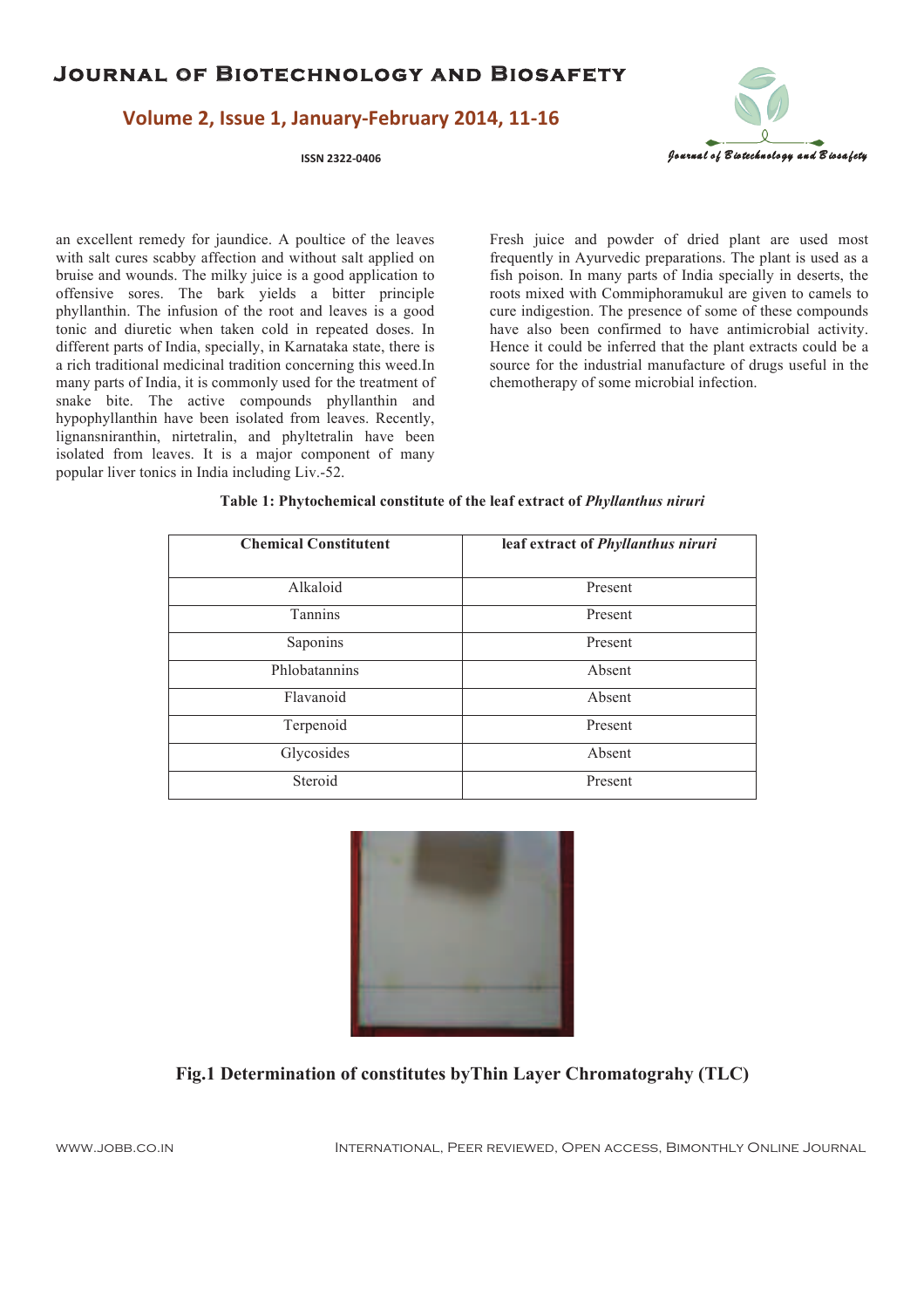# **JOURNAL OF BIOTECHNOLOGY AND BIOSAFETY**



# Volume 2, Issue 1, January-February 2014, 11-16

ISSN 2322-0406



Fig.2 Determination of constitutes by High Performance Thin Layer Chromatograhy at 540nm (HPTLC)



Fig.3 Determination of constitutes by High Performance Thin Layer Chromatography at 254nm

WWW.JOBB.CO.IN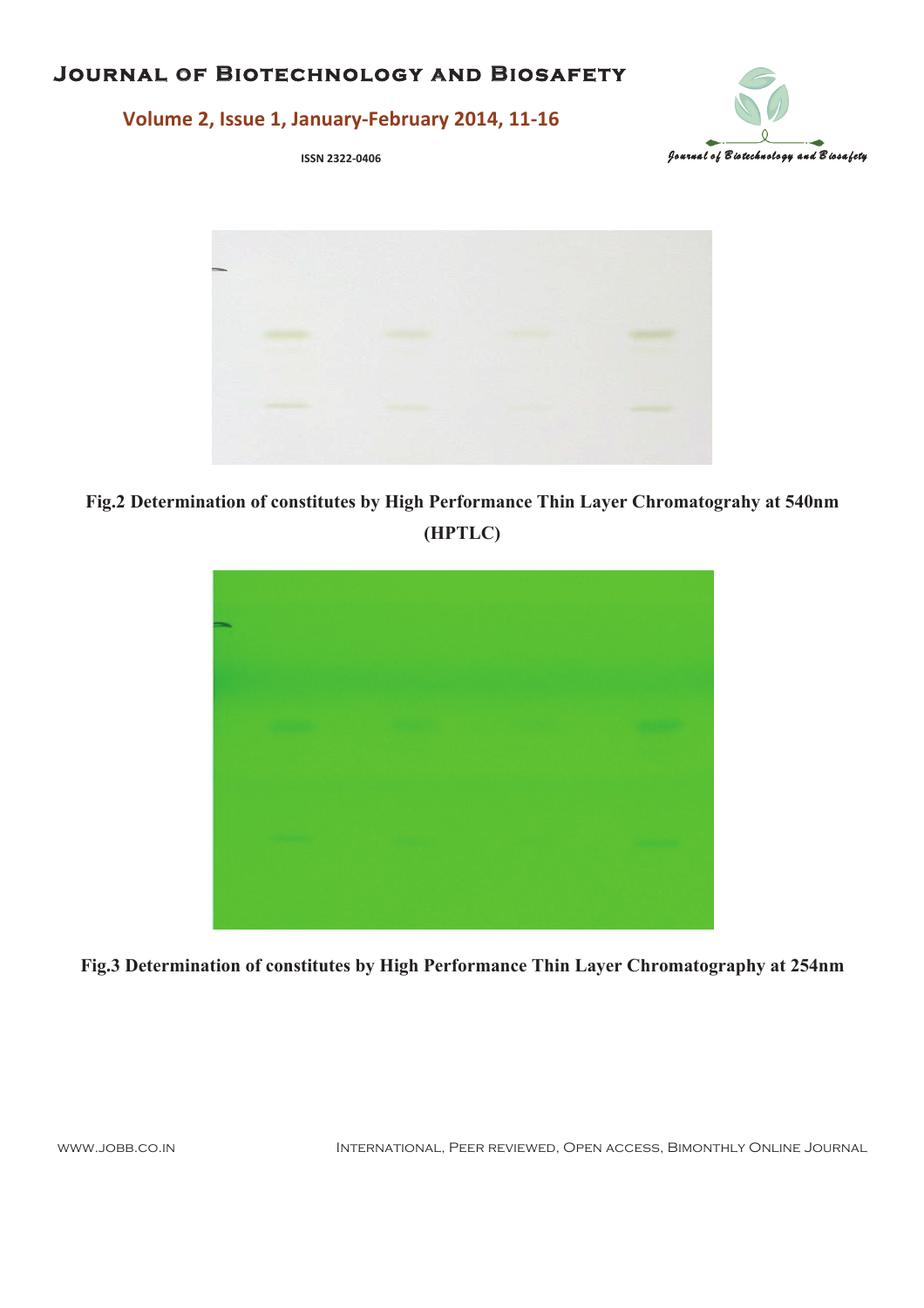

# **Yolume 2, Issue 1, January-February 2014, 11-16**



**Fig.4 Determination of constitutes by HighPerformance Thin Layer Chromatography at 366nm** 

#### **CONCLUSION**

*Phyllanthus niruri* plant belongs to phyllanthacae family. It is used as a herbal medicine and called as 'Bhumyamlaki'. there are no reports on phytochemical analysis of leaf extract of *P. niruri.* Author investigated and collected leaves of *Phyllanthus niruri*  from different regions of Bangalore. The leaves are extracted in chloroform solvent and evaluated for phytoconstitutes present in them. For phytochemical analysis of plant extract thin layer chromatography and preliminary screening method of phytoconstitute was followed. The plant extract contains alkaloids like morphine and boldine. Extract also contains tannins, saponin, terpenoid and steroid. phyllanthin and hypophyllanthin have been isolated from leaves. Recently, lignansniranthin, nirtetralin, and phyltetralin have been isolated from leaves.The present study provides evidence that solvent extract of *Phyllanthus niruri*  contains medicinally important bioactive compounds and this justifies the use of plant species as traditional medicine for treatment of various diseases especially in dissolving kidney stones, hence *Phyllanthus niruri* is called as stone breaker*.*

#### **REFERENCES:**

Alagesaboopathi C. and Sivakumar R. (2011). Antimicrobial properties of various extracts of andrographisneesianawight-an endemic medicinal species from india. International Journal of pharmatech research. 3(1): 27-31.

Ismaila Y. Sudi, Denban M. Ksgbiya and Emmanuel K. Muluh, (2011). Nutritional and phytochemical screening of Sennaobtusifolia indigenous to Mubinigeria. Advances in Applied Science Research. 2(3): 432-437.